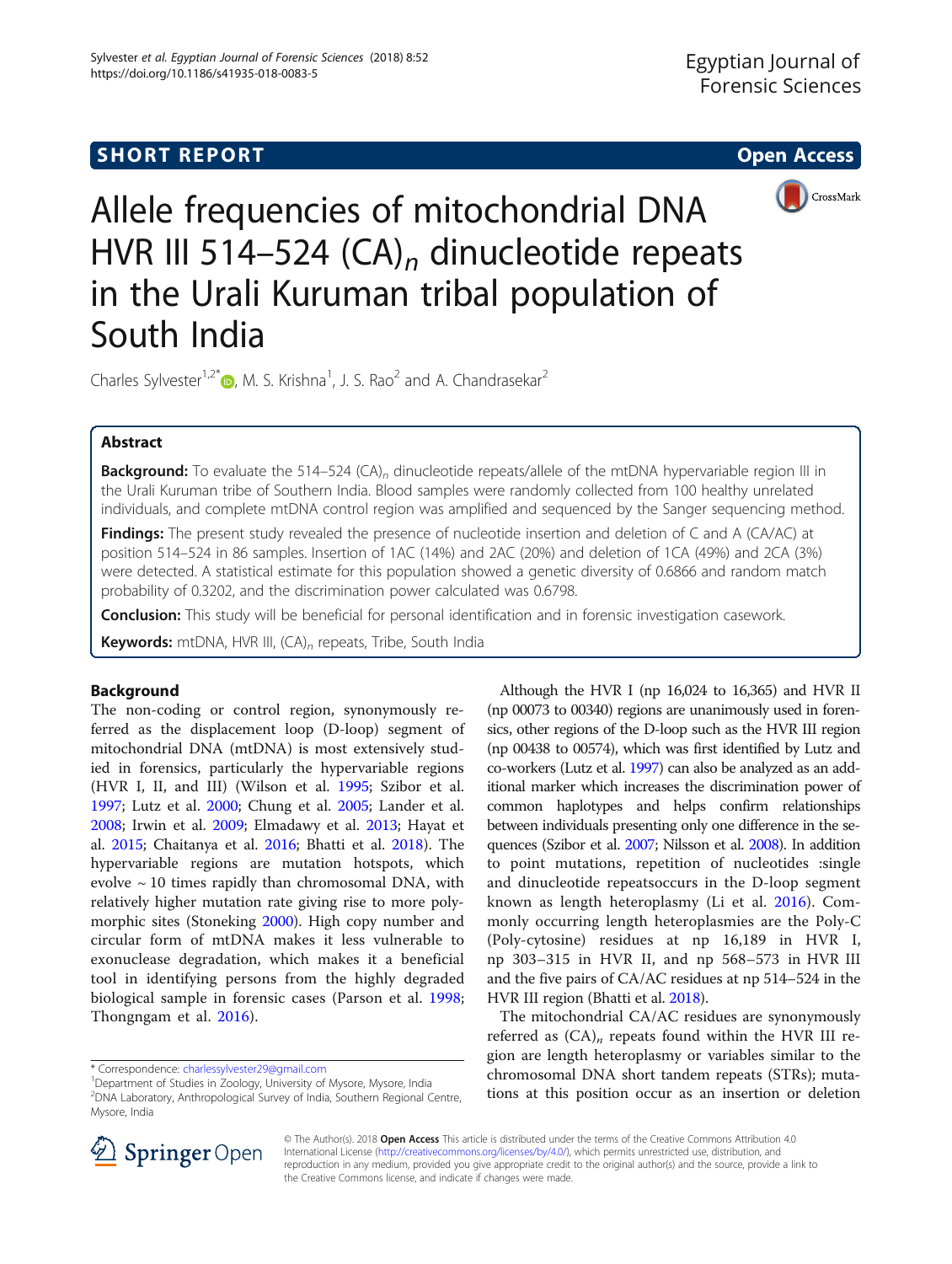<span id="page-1-0"></span>(indels) of one or more pairs of CA/AC residues. Chromosomal STRs are profoundly used as a forensic marker, and when relating to the sensitivity of D-loop, the  $(CA)<sub>n</sub>$  repeat amplification seems to be a useful technique than the chromosomal STRs of similar fragment length, due to its high copy number and high stability of exonuclease degradation of corpses; the mtDNA D-loop (HVR I, II, and III) analysis is often helpful when chromosomal STRs fail (Szibor et al. [1997](#page-3-0)); this has already been proven by the examination of mtDNA in skeletal and ancient human samples (Holland et al. [1993](#page-3-0); Kurosaki et al. [1993](#page-3-0)). Therefore, the length heteroplasmy acts as an additional marker in forensic analysis and is very informative in the interpretation of matches between subjects and their maternal relatives (Naue et al. [2015](#page-3-0)) and can deliver further insights of discriminative potential that helps to identify human remains during forensic casework (Santos et al. [2008\)](#page-3-0).

Nevertheless, the HVR III has proven to be useful as a supplementary polymorphic segment for the forensic application (Hoong and Lek [2005\)](#page-3-0). Even though the majority of forensic cases utilize only the HVR I and HVR II sequences, it is noteworthy that HVR III  $(CA)_n$  repeat segment has equal potential as an additional mtDNA marker in forensic investigations (Ivanov et al. [1996](#page-3-0); Lutz et al. [2000;](#page-3-0) Chung et al. [2005](#page-3-0); Fridman and Gonzalez [2009;](#page-3-0) Bhatti et al. [2018\)](#page-3-0). No such study of  $(CA)_n$  dinucleotide indels of mtDNA HVR III 514–524 region in Indian population has been reported so far; this study was aimed to evaluate the  $(CA)_n$  dinucleotide repeats in the Urali Kuruman tribe of Kerala, South India.

## **Tribe**

Urali Kurumans are an endogamous tribal group who migrated along the unpastoral lands inhabiting the hillocks of Wayanad, Kerala, South India, with a population of approximately 11,179 people (Chandramouli- Census of India [2011\)](#page-3-0). Urali Kurumans are slender to medium in stature and dark brown or dark in complexion, and some members of the tribe exhibit platyrrhine features; they are monogamous and neolocal and speak a dialect of the Dravidian language family. Traditionally, they were nomadic hunter–gatherers living on steep edges, practicing shift cultivation, foraging, and trapping small birds and animals for food and hide (Singh [2002](#page-3-0)). Until now, none of the studies have described the genetic structure of the Urali Kuruman tribe. Even though the present study only focusses on the  $(CA)_n$  dinucleotide repeat of mtDNA HVR III 514–524 region, which will be an impending aspect for studying complete mtDNA and autosomal DNA of the Urali Kurumans.

## Materials and methods

## Sample collection

Prior to collecting blood samples, written informed consents were obtained from all the 100 healthy unrelated

|                                    |  |  |  | Table 1 Primer sequences used for the amplification and |  |
|------------------------------------|--|--|--|---------------------------------------------------------|--|
| sequencing of mtDNA control region |  |  |  |                                                         |  |

| SI no          | Primer | 5'-3' sequence structure (Rieder et al. 1998) |
|----------------|--------|-----------------------------------------------|
|                | 23F    | <b>TCATTGGACAAGTAGCATCC</b>                   |
| 2              | 23R    | GAGTGGTTAATAGGGTGATAG                         |
| 3              | 74F    | CACCATTCTCCGTGAAATCA                          |
| $\overline{4}$ | 24R    | AGGCTAAGCGTTTTGAGCTG                          |

individuals of the Urali Kuruman tribal population of Wayanad, Kerala. About 5–10 ml of sample blood was drawn in vacutainers as per standard protocols.

## DNA extraction and quantitation

DNA was extracted following Proteinase-K digestion followed by phenol–chloroform extraction and ethanol precipitation. The extracted DNA was quantified through spectrophotometer (Hitachi U-1800) at an absorption of 260 nm and 280 nm followed by 1% agarose gel electrophoresis (Sambrooke et al. [1989](#page-3-0)).

## Mitochondrial DNA control region analysis

Complete mtDNA control region was amplified using a set of primers illustrated in Table 1. PCR amplification was carried out in a 10μl reaction mixture, having 1 μl of genomic DNA, dNTP 0.5 μl, PCR buffer with  $MgCl<sub>2</sub>$  1 μl, 0.1 μl of Taq polymerase; 0.2 μl of primers (both forward and reverse); and 7.04 μl of Milli Q using Gene Amp PCR system 9700 thermal cycler (Applied Biosystems) with cycling conditions of 94 °C for 2 min, 95 °C for 1 min, 58 °C for 0.45 s, 72 °C for 2.30 min, and final extension at 72 °C for 7.00 min for 35 cycles. PCR amplicons were cycle sequenced with Big Dye cycle sequencing ready reaction kit (Applied Biosystems), and fluorescent amplimers were detected through ABI 3730 DNA analyzer (Applied Biosystems).

### DNA sequence and statistical analysis

Complete control region sequences were analyzed using Seqscape v2.5 (Applied Biosystems) and mutations were scored using Revised Cambridge Reference

|                   | Table 2 Insertion and deletion of mtDNA HVRIII region np |  |  |  |  |
|-------------------|----------------------------------------------------------|--|--|--|--|
|                   | 514–524 detected in 100 individuals of the Urali Kuruman |  |  |  |  |
| tribal population |                                                          |  |  |  |  |

| Number of samples with<br>% of insertion and deletion |  |  |  |  |
|-------------------------------------------------------|--|--|--|--|
| 14 (14%)                                              |  |  |  |  |
| 3(3%)                                                 |  |  |  |  |
| 49 (49%)                                              |  |  |  |  |
| 14 (14%)                                              |  |  |  |  |
| 20 (20%)                                              |  |  |  |  |
| 100 (100%)                                            |  |  |  |  |
|                                                       |  |  |  |  |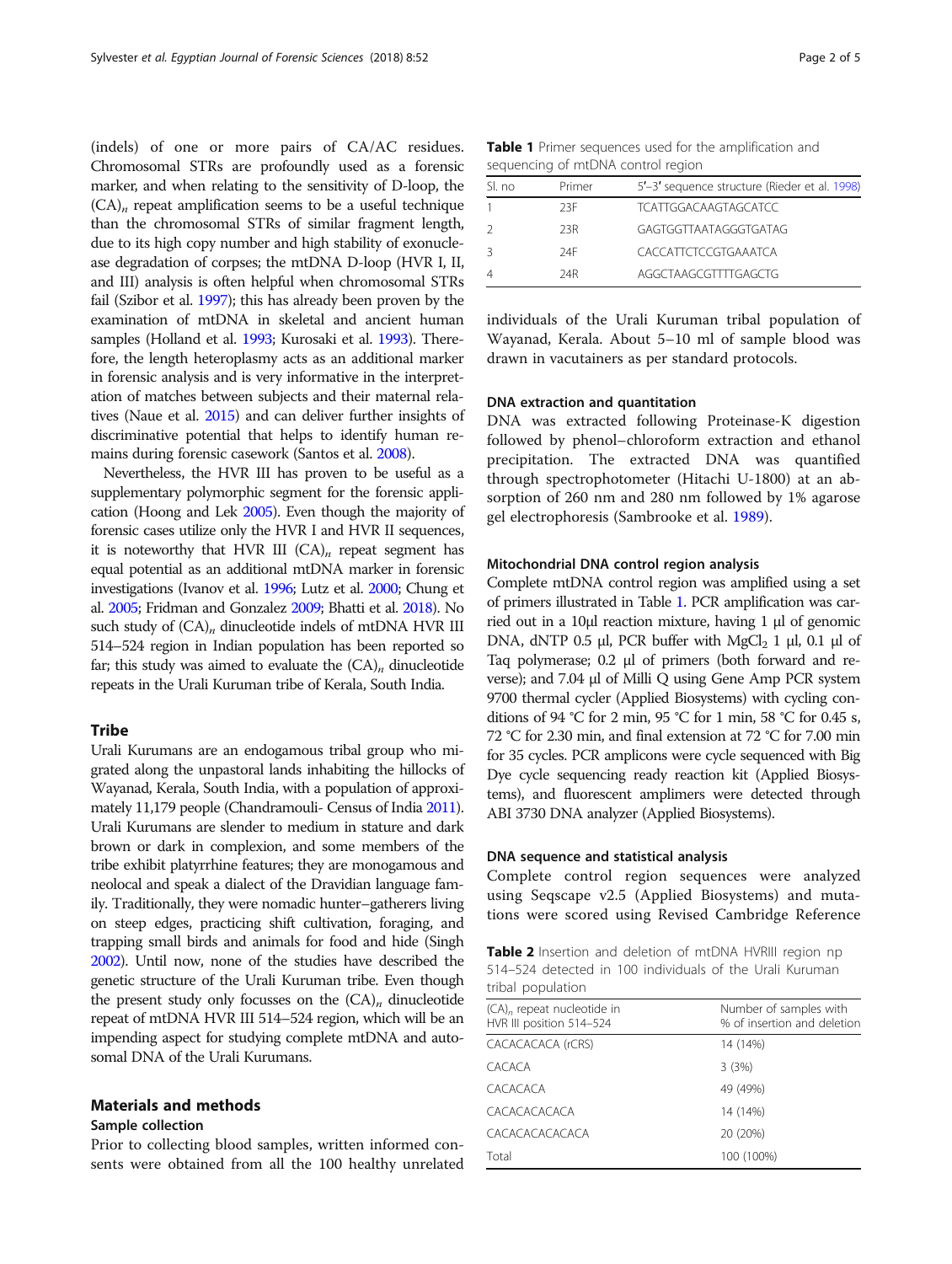| $(CA)n$ repeat nucleotide                                                                                                                                                                                                      | Thais <sup>a</sup><br>$(n = 100)$ | Pakistani <sup>b</sup><br>$(n = 85)$ | Iragi <sup>c</sup><br>$(n = 400)$ | Malaysian <sup>d</sup><br>$(n = 248)$ | Venezuelan <sup>e</sup><br>$(n = 100)$ | Koreans'<br>$(n = 500)$ | Cameroonians <sup>9</sup><br>$(n = 105)$ | Germans <sup>9</sup><br>$(n = 396)$ | This study<br>$(n = 100)$ |
|--------------------------------------------------------------------------------------------------------------------------------------------------------------------------------------------------------------------------------|-----------------------------------|--------------------------------------|-----------------------------------|---------------------------------------|----------------------------------------|-------------------------|------------------------------------------|-------------------------------------|---------------------------|
| (CA) <sub>5</sub> rCRS                                                                                                                                                                                                         | 40                                | 66                                   | 400                               | 147                                   |                                        | 303                     | 46                                       | 312                                 | 14                        |
| $(CA)_{3}$                                                                                                                                                                                                                     |                                   |                                      |                                   |                                       |                                        |                         |                                          | $\qquad \qquad -$                   |                           |
| (CA) <sub>4</sub>                                                                                                                                                                                                              | 54                                | 16                                   |                                   | -99                                   | 64                                     | 186                     | 57                                       | 42                                  | 49                        |
| (CA) <sub>6</sub>                                                                                                                                                                                                              |                                   |                                      |                                   |                                       | 8                                      |                         |                                          | 33                                  | 14                        |
| (CA) <sub>7</sub>                                                                                                                                                                                                              |                                   |                                      | -                                 | $\overline{\phantom{0}}$              |                                        | 4                       | $\qquad \qquad =$                        | Q                                   | 20                        |
| <sup>4</sup> Thononness at al 2016, <sup>b</sup> United to the Changes of al 2015, <sup>d</sup> Unclindent at al 2010, <sup>e</sup> l ander at al 2000, <sup>t</sup> Ching at al 2005, <sup>9</sup> C diposed al 1007, and the |                                   |                                      |                                   |                                       |                                        |                         |                                          |                                     |                           |

**Table 3** (CA)<sub>n</sub> dinucleotide repeat in mtDNA HVR III region np 514–524 in different human populations

Thongngam et al. [2016](#page-4-0); <sup>b</sup>Hayat et al. [2015](#page-3-0); <sup>c</sup>Shneewer et al. 2015; <sup>d</sup>Haslindawaty et al. [2010](#page-3-0); <sup>e</sup>Lander et al. [2008](#page-3-0); <sup>f</sup>Chung et al. [2005](#page-3-0); <sup>9</sup>Szibor et al. [1997;](#page-3-0) – no data

Sequence (rCRS) (Andrews et al. [1999](#page-3-0)), and only the  $(CA)<sub>n</sub>$  dinucleotide repeat sequences from position 514– 524 of HVR III region are included in this paper. The genetic diversity  $(h)$  of the complete  $(CA)<sub>n</sub>$  heteroplasmy was estimated following  $h = n (1 - \Sigma X^2) / (n - 1)$ , where *n* is the sample size and  $X$  is the frequency of observed haplotypes,



and the discrimination power (DP) was also determined using the equation  $DP = (1 - \Sigma X^2)$ , where X is the frequency of each observed haplotype (Tajima [1989\)](#page-4-0). The random match probability  $(p)$  was defined by the equation  $p = \sum X^2$ , where X is the frequency of each observed haplotype (Stoneking et al. [1991\)](#page-3-0).

### Results and discussion

In order to investigate the HVR III  $(CA)<sub>n</sub>$  dinucleotide repeats at position 514–524, the sequences were categorized into nucleotide insertions and deletions, which generally occurs by one or more insertion or deletion of CA/AC nucleotides. The results revealed 86 out of 100 individuals have indel changes in the  $(CA)_5$  dinucleotide repeat cluster which is the reference sequence and detected four different  $(CA)<sub>n</sub>$  dinucleotide repeat sequences (Table [2](#page-1-0)).  $(CA)_{5}$ , the threshold sequence, was detected in 14% Urali Kurumans, and  $(CA)_4$  repeat was the most frequently detected repeat in 49% Urali Kurumans which occurs by 1 CA deletion. In addition,  $(CA)_6$  repeat with 1 AC insertion was detected in 14% Urali Kurumans, and  $(CA)_7$  with 2 AC insertion was detected in 20% Urali Kurumans. Likewise, a rare dinucleotide repeat  $(CA)$ <sub>3</sub> was detected in 3% Urali Kurumans, which occurs when 2 CA nucleotides are deleted, and according to previous reports,  $(CA)_3$  was detected in 2% Cameroonians (Szibor et al. [1997\)](#page-3-0) and 1% of Thais (Thongngam et al.  $2016$ ). Nevertheless,  $(CA)<sub>4</sub>$  repeat was also the most frequently detected dinucleotide change in some world populations, and  $(CA)_6$  and  $(CA)_7$  were also detected in many populations (Table 3). A statistical estimate showed a genetic diversity  $(h)$  of 0.6866, a probability of the random match  $(p)$  of two individuals sharing the same haplotype was 0.3202, and discrimination power (DP) calculated was 0.6798 in the Urali Kuruman population.  $(CA)_n$  dinucleotide repeat polymorphisms present in this study and some world populations are inferred in (Table 3), and the sequence structure of the  $(CA)_n$  dinucleotide detected in this study are depicted in (Fig. 1).

## Conclusion

The findings demonstrated the degree of insertion–deletion variability of mtDNA HVR III  $(CA)_n$  dinucleotide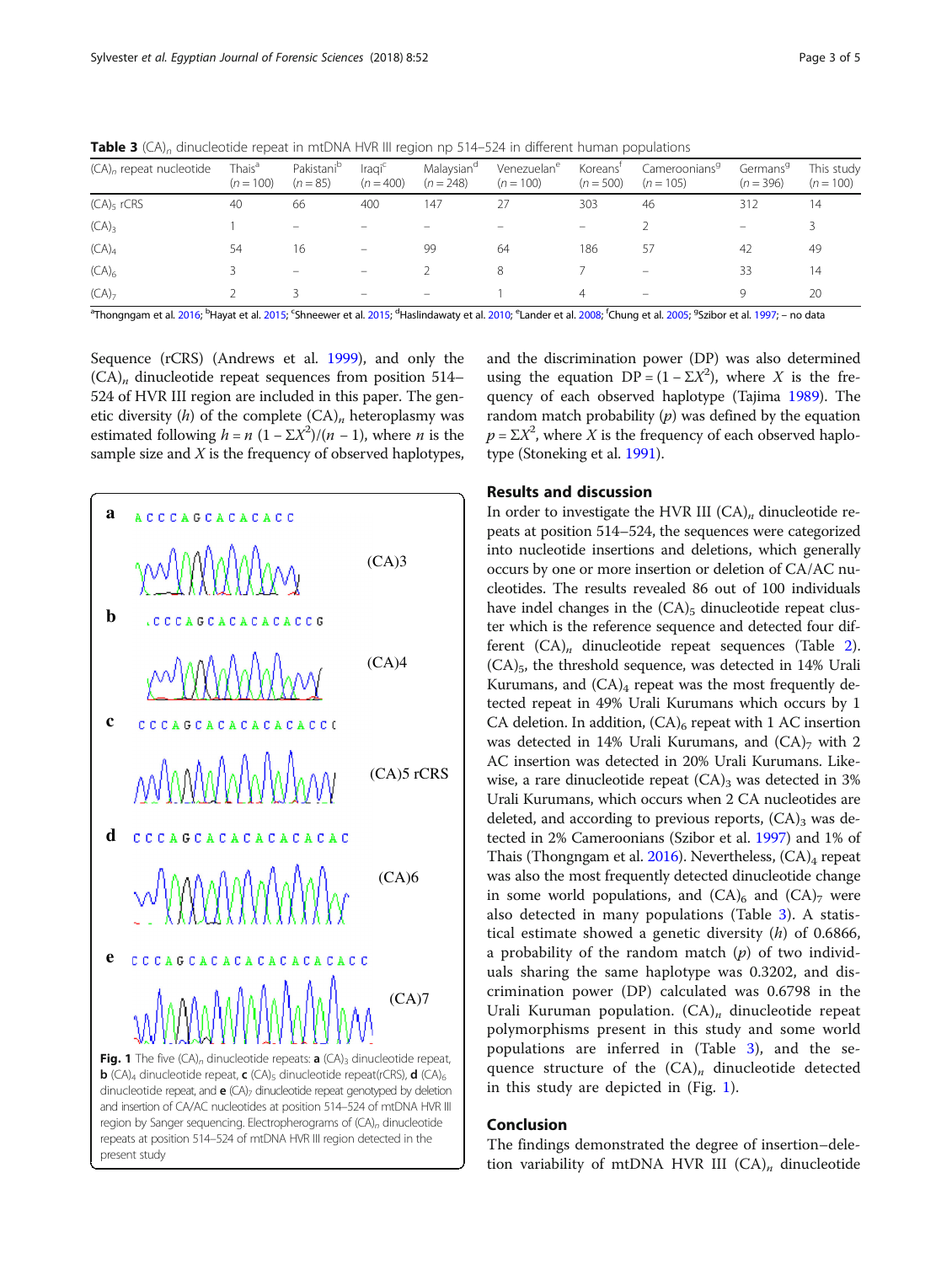<span id="page-3-0"></span>repeat sequences at np 514–524 in 100 individuals of the Urali Kuruman tribe. Furthermore, the study imparts the use of HVR III CA indels in human identification, which has an equal potential as HVR I and HVR II regions, and will contribute as an additional forensic investigation marker.

#### Abbreviations

AC: Adenine, Cytosine; CA: Cytosine, Adenine; D-loop: Displacement loop; dNTP: Deoxyribonucleotide triphosphate; HVR: Hypervariable region; mtDNA: Mitochondrial DNA; PCR: Polymerase chain reaction; rCRS: Revised Cambridge Reference Sequence

#### Acknowledgements

We acknowledge the Director, Anthropological Survey of India, and also express our gratitude to Dr. C. R. Satyanarayanan, Deputy Director and Head of Office, Anthropological Survey of India, SRC, Mysore. The authors also thank the Chairperson, Department of Studies in Zoology, University of Mysore.

### Availability of data and materials

Reported variable sequences in this article are deposited in the GenBank under accession numbers MF959506 - MF959509.

#### Authors' contributions

CS, AC, and JSR contributed to the analysis and elucidation of the data. JSR supervised the study. CS, JSR, and MSK drafted the manuscript. All authors read and approved the final manuscript.

#### Ethics approval and consent to participate

The Institutional Ethical Committee of the Anthropological Survey of India and University of Mysore approved the protocol and ethical clearance of the study. Written informed consent was obtained from all the study individuals.

#### Consent for publication

Not applicable

### Competing interests

The authors declare that they have no competing interests.

### Publisher's Note

Springer Nature remains neutral with regard to jurisdictional claims in published maps and institutional affiliations.

### Received: 16 February 2018 Accepted: 16 August 2018 Published online: 25 August 2018

#### References

- Andrews RM, Kubacka I, Chinnery PF, Lightowlers RN, Turnbull DM, Howell N (1999) Reanalysis and revision of the Cambridge reference sequence for human mitochondrial DNA. Nat Genet 23:147
- Bhatti S, Aslam Khan M, Abbas S, Attimonelli M, Gonzalez GR, Aydin HH, de Souza EM (2018) Problems in Mitochondrial DNA forensics: while interpreting length heteroplasmy conundrum of various Sindhi and Baluchi ethnic groups of Pakistan. Mitochondrial DNA Part A 29(4):501–510
- Chaitanya L, van Oven M, Brauer S, Zimmermann B, Huber G, Xavier C, Parson W, de Knijff P, Kayser M (2016) High-quality mtDNA control region sequences from 680 individuals sampled across the Netherlands to establish a national forensic mtDNA reference database. Forensic Sci Int Genet 21:158–167
- Chandramouli C (2011) Census of India 2011 a story of innovations. Press Information Bureau, Government of India
- Chung U, Lee HY, Yoo JE, Park MJ, Shin KJ (2005) Mitochondrial DNA CA dinucleotide repeats in Koreans: the presence of length heteroplasmy. Int J Legal Med 119:50–53
- Elmadawy MA, Nagai A, Gomaa GM, Hegazy HM, Shaaban FE, Bunai Y (2013) Investigation of mtDNA control region sequences in an Egyptian population sample. Legal Med 15(6):338–341
- Fridman C, Gonzalez RS (2009) HVIII discrimination power to distinguish HVI and HVII common sequences. Forensic Sci Int Genet Suppl Ser 2(1):320–321
- Haslindawaty AR, Panneerchelvam S, Edinur HA, Norazmi MN, Zafarina Z (2010) Sequence polymorphisms of mtDNA HV1, HV2, and HV3 regions in the Malay population of Peninsular Malaysia. Int J Legal Med 124:415–426
- Hayat S, Akhtar T, Siddiqi MH, Rakha A, Haider N, Tayyab M, Abbas G, Ali A, Bokhari SYA, Tariq MA (2015) Mitochondrial DNA control region sequences study in Saraiki population from Pakistan. Leg Med (Tokyo) 17:140–144
- Holland MM, Fisher DL, Mitchell LG, Rodriquez WC, Canik JJ, Merril CR, Weedn VW (1993) Mitochondrial DNA sequence analysis of human skeletal remains: identification of remains from the Vietnam War. J Forensic Sci 38(3):542–553
- Hoong LL, Lek KC (2005) Genetic polymorphisms in mitochondrial DNA hypervariable regions I, II and III of the Malaysian population. Asia-Pacific J Mol Biol Biotechnol 13:79e85
- Irwin JA, Saunier JL, Beh P, Strouss KM, Paintner CD, Parsons TJ (2009) Mitochondrial DNA control region variation in a population sample from Hong Kong, China. Forensic Sci Int Genet 3(4):e119–e125
- Ivanov PL, Wadhams MJ, Roby RK, Holland MM, Weedn VW, Parsons TJ (1996) Mitochondrial DNA sequence heteroplasmy in the Grand Duke of Russia Georgij Romanov establishes the authenticity of the remains of Tsar Nicholas II. Nature Genet 12(4):417
- Kurosaki K, Matsushita T, Ueda S (1993) Individual DNA identification from ancient human remains. Am J Hum Genet 53(3):638
- Lander N, Rojas MG, Chiurillo MA, Ramírez JL (2008) Haplotype diversity in human mitochondrial DNA hypervariable regions I-III in the city of Caracas (Venezuela). Forensic Sci Int Genet 2:e61–ee4
- Li M, Rothwell R, Vermaat M, Wachsmuth M, Schröder R, Laros JF, Van Oven M, De Bakker PI, Bovenberg JA, Van Duijn CM, Van Ommen GJ (2016) Transmission of human mtDNA heteroplasmy in the Genome of the Netherlands families: support for a variable-size bottleneck. Genome Res 26:417–426
- Lutz S, Weisser HJ, Heizmann J, Pollak S (1997) A third hypervariable region in the human mitochondrial D-loop. Hum Genet 101(3):384
- Lutz S, Wittig H, Weisser HJ, Heizmann J, Junge A, Dimo-Simonin N, Parson W, Edelmann J, Anslinger K, Jung S, Augustin C (2000) Is it possible to differentiate mtDNA by means of HVIII in samples that cannot be distinguished by sequencing the HVI and HVII regions? Forensic Sci Int 113(1–3):97–101
- Naue J, Horer S, Sanger T, Strobl C, Hatzer-Grubwieser P, Parson W, Lutz-Bonengel S (2015) Evidence for frequent and tissue-specific sequence heteroplasmy in human mitochondrial DNA. Mitochondrion 20:82–94
- Nilsson M, Andreasson-Jansson H, Ingman M, Allen M (2008) Evaluation of mitochondrial DNA coding region assays for increased discrimination in forensic analysis. Forensic Sci Int Genet 2(1):1–8
- Parson W, Parsons TJ, Scheithauer R, Holland MM (1998) Population data for 101 Austrian Caucasian mitochondrial DNA d-loop sequences: application of mtDNA sequence analysis to a forensic case. Int J Legal Med 111(3): 124–132
- Rieder MJ, Taylor SL, Tobe VO, Nickerson DA (1998) Automating the identification of DNA variations using quality-based fluorescence re-sequencing: analysis of the human mitochondrial genome. Nucleic Acids Res 26:967–973
- Sambrooke J, Fritsch EF, Maniatis T (1989) Molecular cloning: a laboratory manual, 2nd edn. Cold Spring Harbor Laboratory Press, New York
- Santos C, Sierra B, Alvarez L, Ramos A, Fernandez E, Nogués R, Aluja MP (2008) Frequency and pattern of heteroplasmy in the control region of human mitochondrial DNA. J Mol Evol 67(2):191–200
- Shneewer HA, Al-loza NG, Kareem MA, Hameed IH (2015) Sequence analysis of mitochondrial DNA hypervariable region III of 400 Iraqi volunteers. Afr J Biotechnol 14(26):2149–2156
- Singh KS (2002) People of India: Kerala Vol: XXVII. affiliated east-west press Pvt ltd, New Delhi, pp 749–755
- Stoneking M (2000) Hypervariable sites in the mtDNA control region are mutational hotspots. Am J Hum Genet 67(4):1029–1032
- Stoneking M, Hedgecock D, Higuchi RG, Vigilant L, Erlich HA (1991) Population variation of human mtDNA control region sequences detected by enzymatic amplification and sequence-specific oligonucleotide probes. Am J Hum Genet 48:370–382
- Szibor R, Michael M, Spitsyn VA, Plate I, Ginter EK, Krause D (1997) Mitochondrial D-loop 3′ (CA)n repeat polymorphism: optimization of analysis and population data. Electrophoresis 18:2857–2860
- Szibor R, Plate I, Heinrich M, Michael M, Schöning R, Wittig H, Lutz-Bonengel S (2007) Mitochondrial D-loop (CA) n repeat length heteroplasmy: frequency in a German population sample and inheritance studies in two pedigrees. Int J Legal Med 121(3):207–213